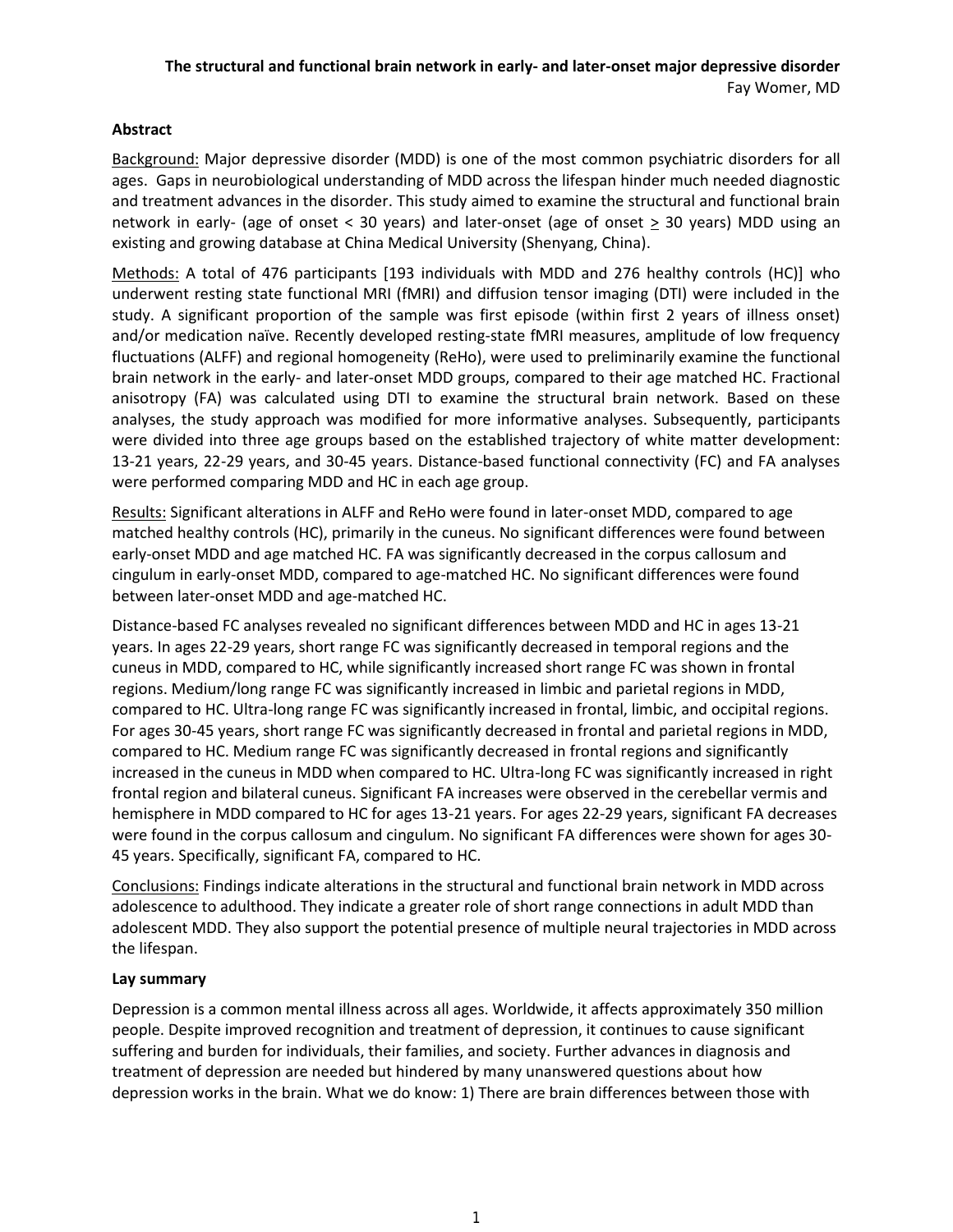depression and those without. 2) Brain networks are important in depression. 3) Brain changes may differ based on the age when depression first began. How the brain network differs across the lifespan in depression is unclear. Answers to this question could provide important insight for advancing diagnosis and treatment in depression, however the search for answers is challenging as it is unclear which MRI technique is most appropriate and reliable and what are the critical ages for the development of depression. In this study, we examined the structural and functional brain network in depression using different MRI techniques and age-based groupings. Our findings indicate 1) structural and brain network alterations across adolescence to adulthood, 2) short range network connections may have greater role in adult depression than adolescent depression, and 3) the possibility of multiple brain trajectories in depression based on age of illness.

#### **Introduction**

Major depressive disorder (MDD) is one of the most common psychiatric disorders across the lifespan. Despite improved recognition and treatment, MDD continues to cause significant burden for individuals, their families, and society. Further advances in diagnosis and treatment of MDD are needed; however gaps in understanding MDD neurobiology pose significant barriers. Mounting evidence indicates neural alterations in multiple brain systems in MDD, highlighting the need to understand the brain network in the disorder. Recently, different neuroimaging techniques have been developed to study the brain network including graph analysis; however which techniques are most appropriate and reliable remain unclear. Further, the brain undergoes characteristic shifting in growth and pruning that impact its structural and functional connectivity across the lifespan. Yet, studies have generally examined MDD without considering age of onset. Prior studies in MDD have used age 30 years old as a cut-off between early (childhood/adolescent) and adult-onset MDD; although there is no definitive evidence for what should be the age thresholds. Moreover, it is unclear how many neural trajectories exist in MDD based on age of onset. A recent study suggests that there may be multiple such trajectories within MDD<sup>1</sup>.

We proposed to examine the structural and functional brain network in early- (age of onset < 30 years) and later-onset (age of onset  $\geq$  30 years) MDD using graph analysis. In the present study, we implemented different MRI methods and age-based groupings to examine the structural and functional brain network in MDD across the lifespan.

# **Methods**

The work was performed as part of an ongoing collaboration between Washington University (WU) and China Medical University (CMU) and utilized an existing and growing CMU database of healthy controls (HC) and individuals with MDD ages 13 to 65 years old from Shenyang, China. A total of 476 participants (193 individuals with MDD and 276 HC) were included in the study and underwent resting state functional MRI (fMRI) and diffusion tensor imaging (DTI). FMRI was used to examine the functional brain network while DTI was used to examine the structural brain network. A significant proportion of the sample was first episode (within first 2 years of illness onset) and/or medication naïve as recruitment was targeted to these populations. The presence or absence of DSM-IV disorders was determined by consensus diagnosis of two trained psychiatrists using the Structured Clinical Interview for DSM-IV disorders. No participant had a history of substance abuse or dependence, neurological illness, head trauma with loss of consciousness over 5 minutes, significant medical disorders, or MRI contraindications. No HC participant had a first degree relative with an Axis I disorder. Resting state fMRI and DTI images were obtained at a single site at CMU using a 3.0-T GE Signa System (GE Signa, Milwaukee, Wisconsin, USA) with standard parameters. Informed consent was obtained from all participants. For participants under age 18 years, informed consent was obtained from their legal guardian and assent was obtained from the minor participant.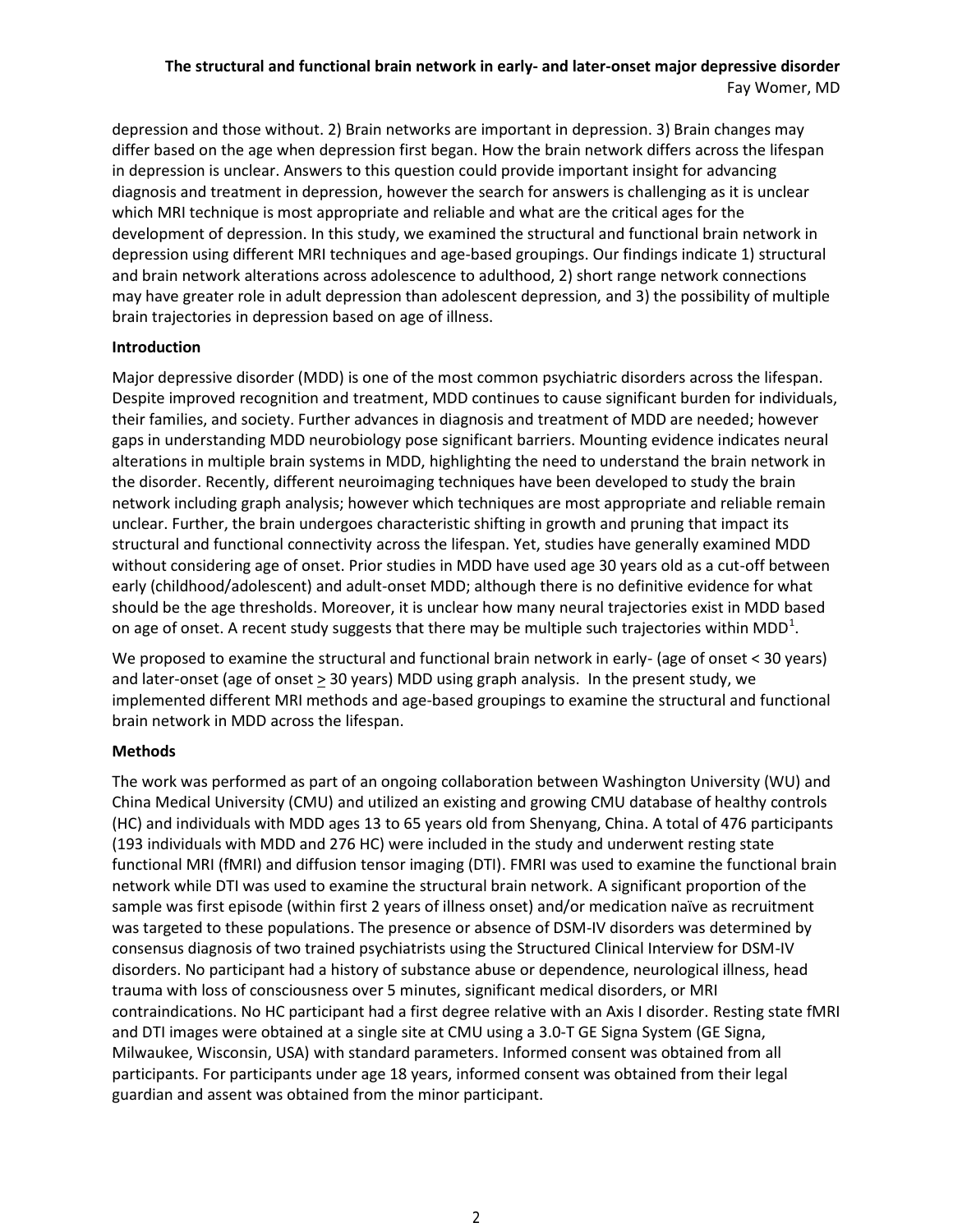Preliminary analyses were performed using amplitude low frequency fluctuations (ALFF) and regional homogeneity (ReHo), two recently developed fMRI measures of regional neural activity at resting state. [ALFF measure the fluctuations in BOLD-fMRI signal intensity within a particular region; whereas ReHo measures temporal homogeneity of low frequency fluctuations (LFF) within the region.] DTI-based fractional anisotropy (FA) was also calculated and analyzed in these groups. [FA measures the directionality of a diffusion process and characterizes white matter microstructure (e.g., myelination).] For these analyses, participants were grouped as: young HC (aged < 30 years), older HC (aged  $\geq$  30 years), early-onset MDD (age of onset < 30 years), and later-onset MDD (age of onset > 30 years), and MDD groups were compared to their age-matched HC group. The preliminary results led to reconsideration of several issues: 1) the validity and reliability of age of onset in the sample (primarily based on retrospective report by participant), 2) the potential for multiple neural trajectories within MDD across the lifespan, 3) the potential confounding effects of older age (> 45) on neural alterations, and 4) the potential for oversight when characterizing multiple networks as a single global network, as would occur with graph analyses. After consultation with other field experts, review of current literature, and consideration of related unpublished work at CMU, we determined that the originally proposed graph analysis was unlikely to yield additional findings. Graph analysis was consequently not performed, and we modified our study approach for potentially more informative analyses: 1) grouped based on age of scan instead rather than age of onset in MDD, 2) narrowed the age range of participants to ages 13-45 years, 3) account for evidence of multiple age-related neural trajectories in MDD, and 4) utilized a recently published technique for distance-based functional network analyses<sup>1</sup>.

With the modified approach, participants were divided into three age groups based on established understanding of white matter (WM) development: 13-21 years (70 MDD and 52 HC), 22-29 years (40 MDD and 145 HC), and 30-45 years (83 MDD and 79 HC). Distance-based functional connectivity (FC) and FA analyses were performed comparing MDD groups with their age-matched HC group. For distance-based FC analyses, the Euclidean distance  $(d_{ii})$ , straight line distance, was calculated between voxel i and voxel j as an approximate anatomical distance of the FC between voxels.  $D_{ii}$  were divided into 18 bins ranging from 0 to 180 mm by 10 mm increments (e.g., bin 1 for  $d_{ij}$  0 to 10 mm). Whole brain FC was then divided into the 18 distance bins based on their  $d_{ii}$ . For each bin, whole brain FC was compared between groups.

Statistically appropriate analyses were performed using significant p value as <0.05 with correction for multiple comparisons.

#### **Results**

*Preliminary analyses:* Significant differences in ALFF (Fig 1) and ReHo (Fig 2) were found in later-onset MDD, compared to older HC; no significant differences were found between early-onset MDD and young HC. ALFF was significantly decreased in the cuneus in later-onset MDD, however very few significant changes were noted across the brain as a whole.

# *Fig 1.* Significant ALFF alterations in later MDD, compared to older HC



Blue = decrease; red/orange = increase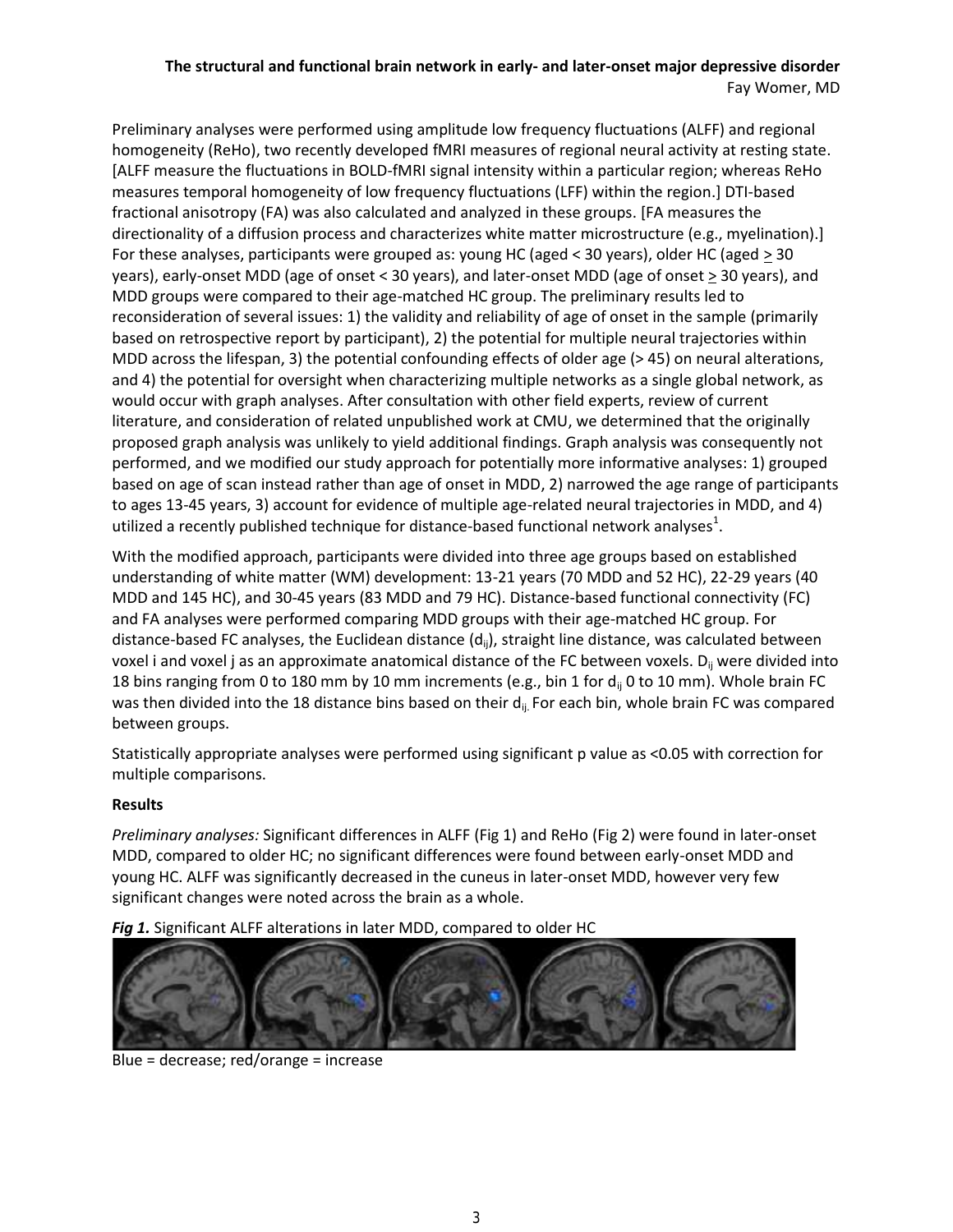A similar pattern was observed with ReHo in later MDD with significantly decreased ReHo in primary motor cortex and cuneus.

*Fig 2.* Significant ReHo alterations in later MDD, compared to older HC



Blue = decrease; red/orange = increase

Significant differences in FA were observed in early-onset MDD, compared to young HC; no significant differences were found between later-onset MDD and older HC. FA was significantly decreased in the corpus callosum and cingulum in early-onset MDD, compared to young HC.

*Distance-based FC across the three age groups:* No significant differences were found between MDD and HC for ages 13-21 years. Significant differences were observed between MDD and HC for ages 22-29 years and 30-45 years. Specifically, for ages 22-29 years, decreased short range FC (bins 1-3) was found in temporal regions and the cuneus in MDD, compared to HC; while increased short range FC was shown in frontal regions (Fig 3). Medium/long range (bins 5-8) FC was significantly increased in limbic and parietal regions in MDD compared to HC. Ultra-long range FC (bins 15-16) was significantly increased in frontal, limbic, and occipital regions.

For ages 30-45 years, short range FC was significantly decreased in frontal and parietal regions in MDD, compared to HC (Fig 4). Compared to HC, medium range FC (bins 5 and 6) was significantly decreased in frontal regions and significantly increased in the cuneus in MDD. Smaller clusters of significant increases in ultra-long FC (bins 15 and 16) were noted in right frontal region and bilateral cuneus.

*Fig 3.* Significant alterations in distance-based FC in MDD, compared to HC, for ages 22-29 years.



Blue = decrease; red/orange = increase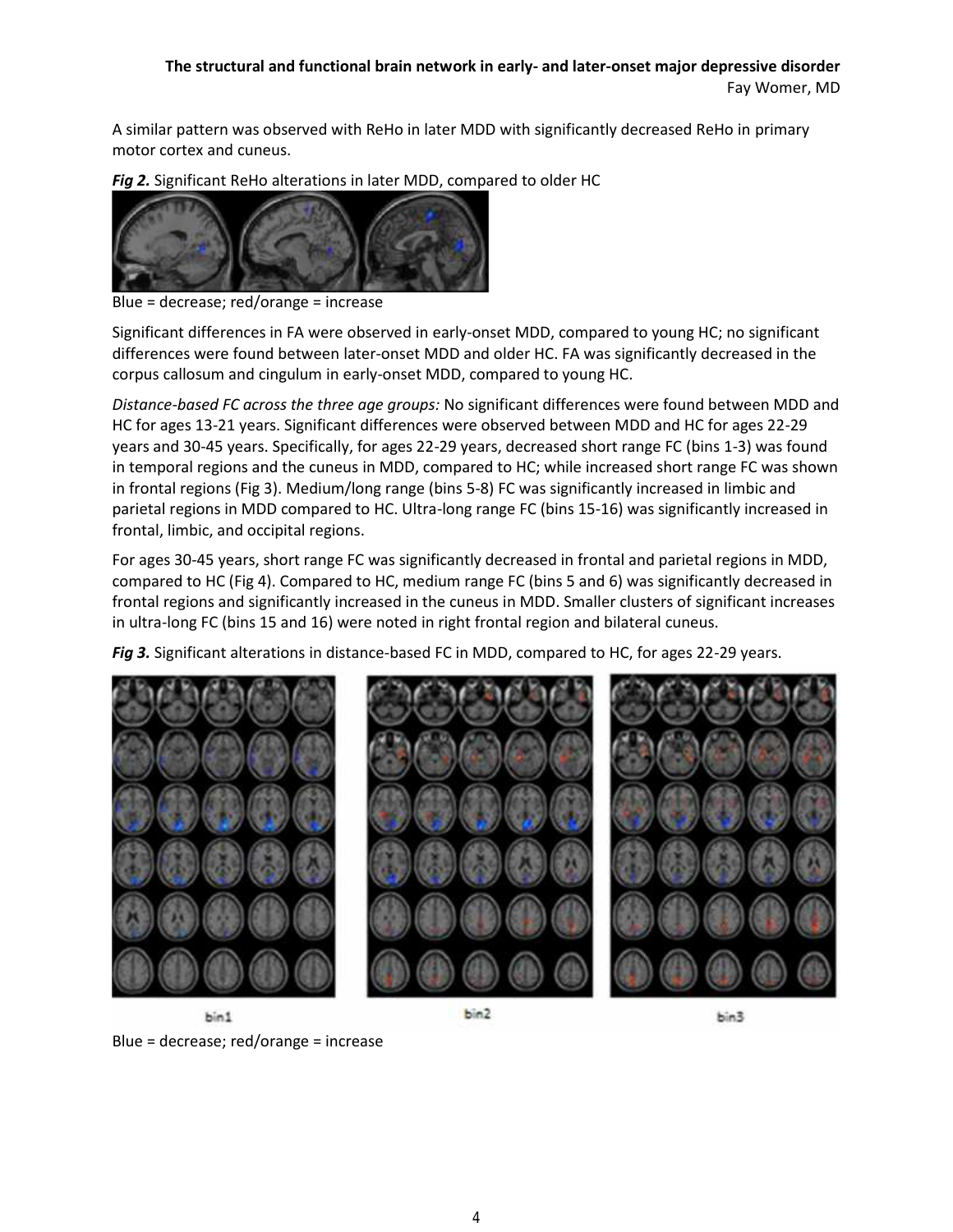*Fig 4.* Significant alterations in distance-based FC in MDD, compared to HC, for ages 30-45 years.



bin1

bin2

bin3

Blue = decrease; red/orange = increase

*FA analyses across the three age groups:* Significant FA differences were found between MDD and HC for ages 13-21 years and 22-29 years. No significant FA differences were shown for ages 30-45 years. Specifically, significant FA increases were observed in the cerebellar vermis and hemisphere in MDD, compared to HC, for ages 13-21 years (Fig 5). For ages 22-29 years, significant FA decreases were found in the corpus callosum and cingulum.

*Fig 5.* Significant FA alterations in MDD, compared to HC, for ages 13-21 years



Blue = decrease; red/orange = increase

*Fig 6.* Significant FA alterations in MDD, compared to HC, for ages 22-29 years



Blue = decrease; red/orange = increase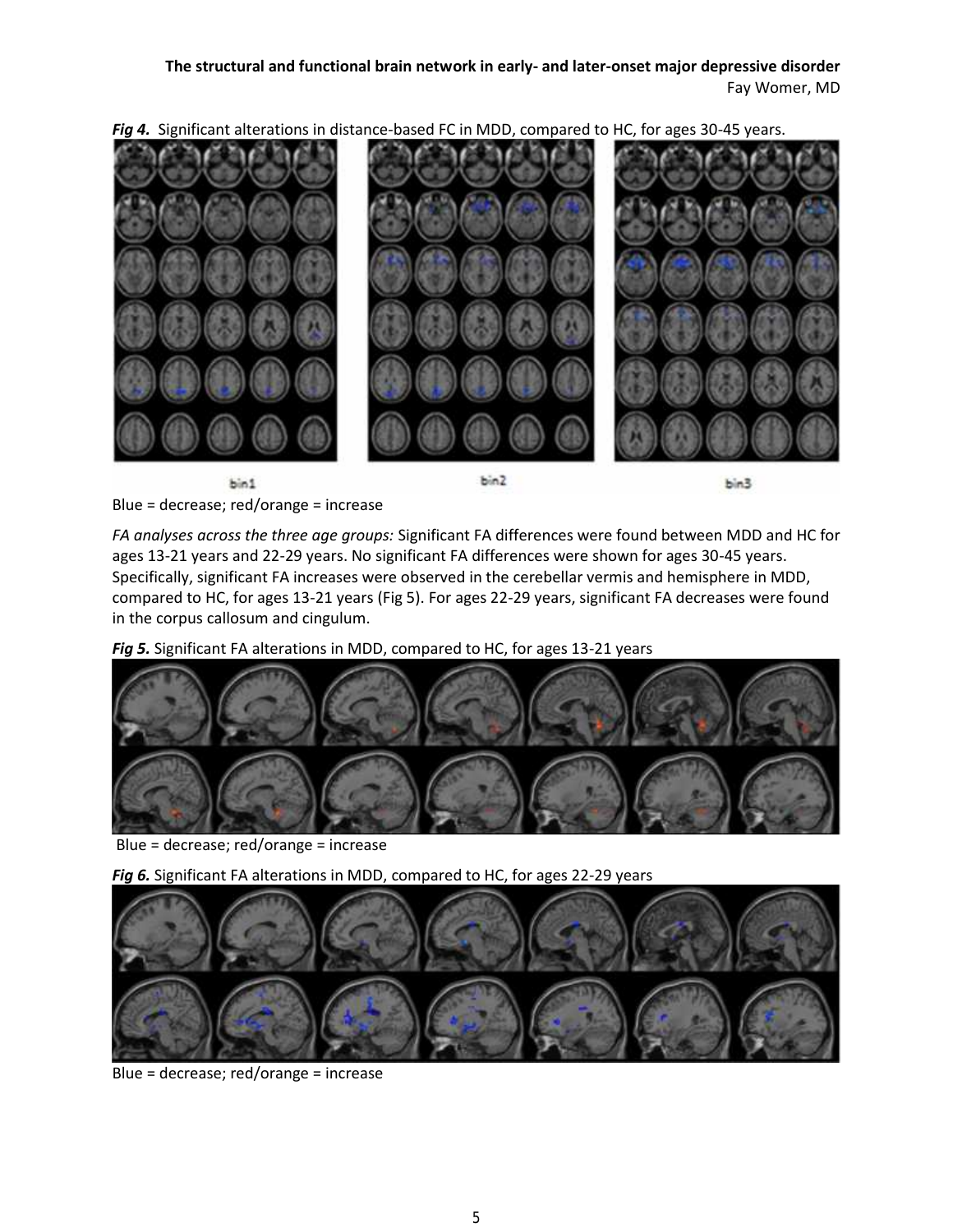#### **Discussion**

We originally proposed to examine the structural and functional brain network in MDD based on age of onset using graph analysis. Preliminary analyses indicated alterations in ALFF and ReHo in later-onset MDD while no significant differences were found between early-onset MDD and young HC. Significant alterations in FA were observed in early-onset MDD, compared to young HC. No significant differences were observed between later-onset MDD and older HC. While there were significant findings, the affected regions were limited, and the structural and functional findings were not consistent. Upon further consideration and consultation with other experts, we determined that graph analysis was unlikely to provide additional insight. Further, there were concerns whether age of onset and age 30 years were appropriate ways to categorize the sample. Consequently, we utilized different age-based groupings and network analysis technique to further examine the structural and functional brain network in MDD.

In the latter portion of the study, we examined distance-based FC and FA in MDD across three age groups that were determined based on the established trajectory for WM development: 13-21 years, 22-29 years, and 30-45 years. Distance-based FC across the lifespan is of great interest in light of the shifts in long and short range connections throughout life.<sup>3</sup> We found significant changes in short and medium range FC in MDD compared to HC for ages 22-29 years and 30-45 years. No significant alterations were observed in ages 13-21 years. The significant regions identified in these analyses have been previously implicated in emotional processing and regulation, and MDD. Interestingly, the pattern of distance-based FC alterations in MDD differed across age groups. Conceivably, this may represent different neural trajectories in MDD based on age of illness, particularly as there was a significant proportion of first episode individuals in this sample. However, longitudinal studies in purely first episode MDD sample would be more definitive on this matter. Unfortunately, while longitudinal follow ups are being done in this sample, the available data is insufficient to perform the above analyses longitudinally at this time. The findings herein also implicate greater involvement of short range connections in functional network disruptions in adult MDD than adolescent MDD. From a structural network perspective, we found significant FA alterations in regions previously associated with mood, cognition, and MDD for MDD ages 13-21 years and 22-29 years. Again, we observed different patterns of structural network alterations in MDD across age groups. For ages 22-29 years, the regions of FA alterations in MDD are major WM tracts that interconnect the significant regions observed in the distance-based FC analyses. However, direct correlation between structural and functional findings is limited as FA reflects WM microstructure and does not indicate fiber types (e.g., short versus long range) within WM bundles.

In summary, we aimed to examine the structural and functional brain network in MDD based on age of onset. We originally proposed using graph analyses to accomplish these aims. Preliminary analyses were performed for a sample grouped based on age of onset before or after 30 years. These analyses had limited findings and raised several concerns, as well as indicated unlikelihood of additional insight using graph analyses. We modified our study approach for more informative analyses. These analyses support 1) greater involvement of short range connections in adult MDD than adolescent MDD, 2) different patterns of distance-based FC alterations in regions associated with emotional regulation and processing and MDD in MDD individuals across age groups of 13-21 years, 22-29 years, and 30-45 years, and 3) different patterns of altered structural connectivity in MDD across age groups of 13-21 years, 22-29 years, and 30-45 years. They also suggest the possibility of multiple neural trajectories based on age of illness in MDD. Altogether, the present findings implicate age-related differences in structural and functional brain network in MDD and underscore the importance of age considerations in MDD studies.